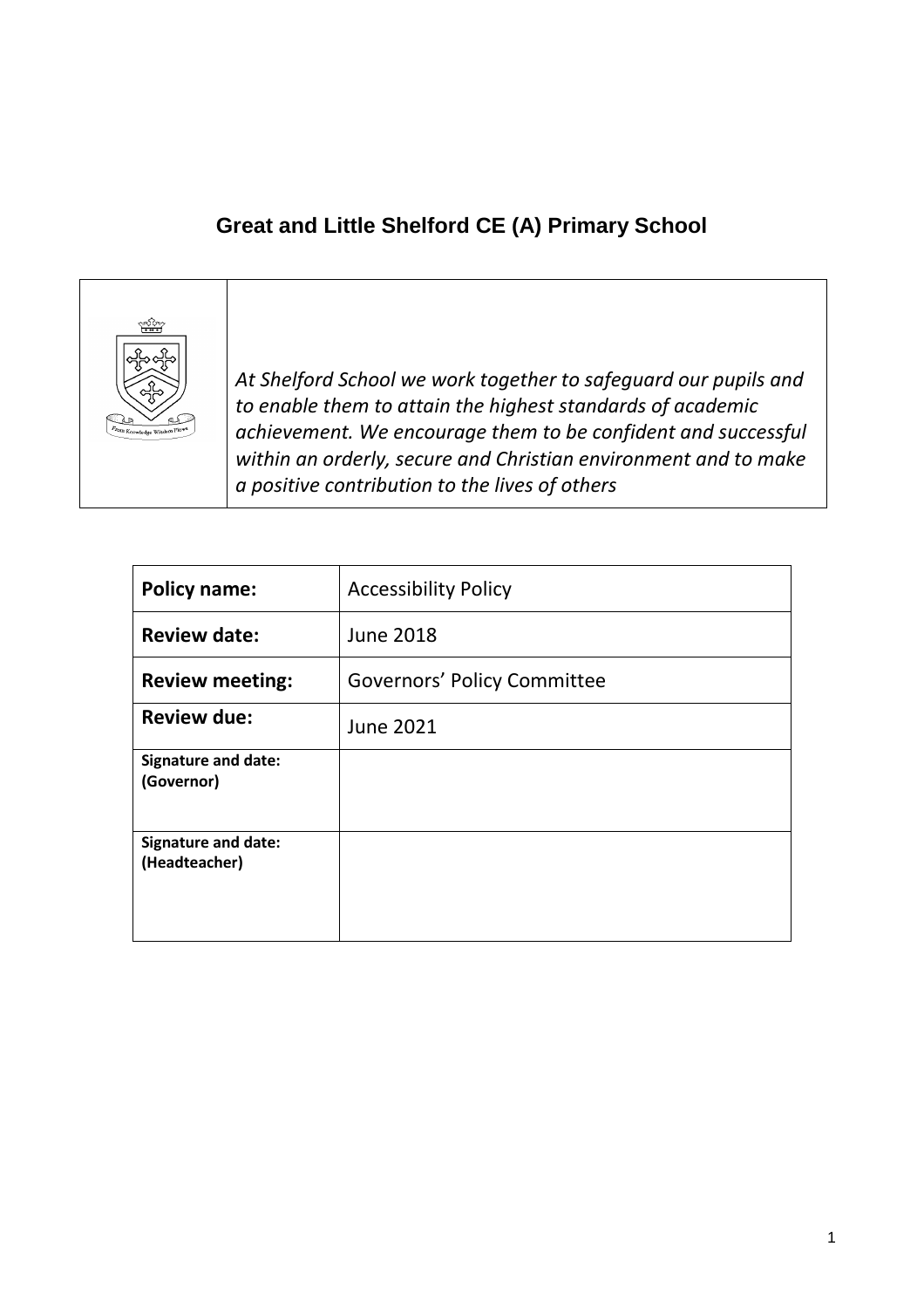# **Contents**

**…………………………………………………………………………………………………………………………….**

#### 1. Aims

Schools are required under the Equality Act 2010 to have an accessibility plan. The purpose of the plan is to:

- Increase the extent to which disabled pupils can participate in the curriculum
- Improve the physical environment of the school to enable disabled pupils to take better advantage of education, benefits, facilities and services provided
- Improve the availability of accessible information to disabled pupils.

Our school aims to treat all its pupils fairly and with respect. This involves providing access and opportunities for all pupils without discrimination of any kind.

We are committed to providing a fully accessible environment which values and includes all pupils, staff, parents and visitors regardless of their education, physical, sensory, social, spiritual, emotional and cultural needs. We are committed to challenging negative attitudes about disability and to developing a culture of awareness, tolerance and inclusion.

The school plans, over time, to increase the accessibility of provision for all pupils, staff and visitors to the school. The Accessibility Plan contains relevant actions to:

- Improve access to the physical environment of the school, adding specialist facilities as necessary. This covers improvements to the physical environment of the school and physical aids to access the curriculum.
- Increase access to the curriculum for any pupils with a disability, expanding the curriculum as necessary to ensure that pupils with a disability are as equally prepared for life as are the ablebodied pupils; this covers teaching and learning and the wider curriculum of the school such as participation in after-school clubs, leisure and cultural activities or school visits. It also covers the provision of specialist aids and equipment, which may assist these pupils in accessing the curriculum.
- Improve the delivery of written information to pupils, staff and parents with disabilities. The information will be made available in various preferred formats within a reasonable time frame. Examples might include handouts, timetables, textbooks and information about the school and school events.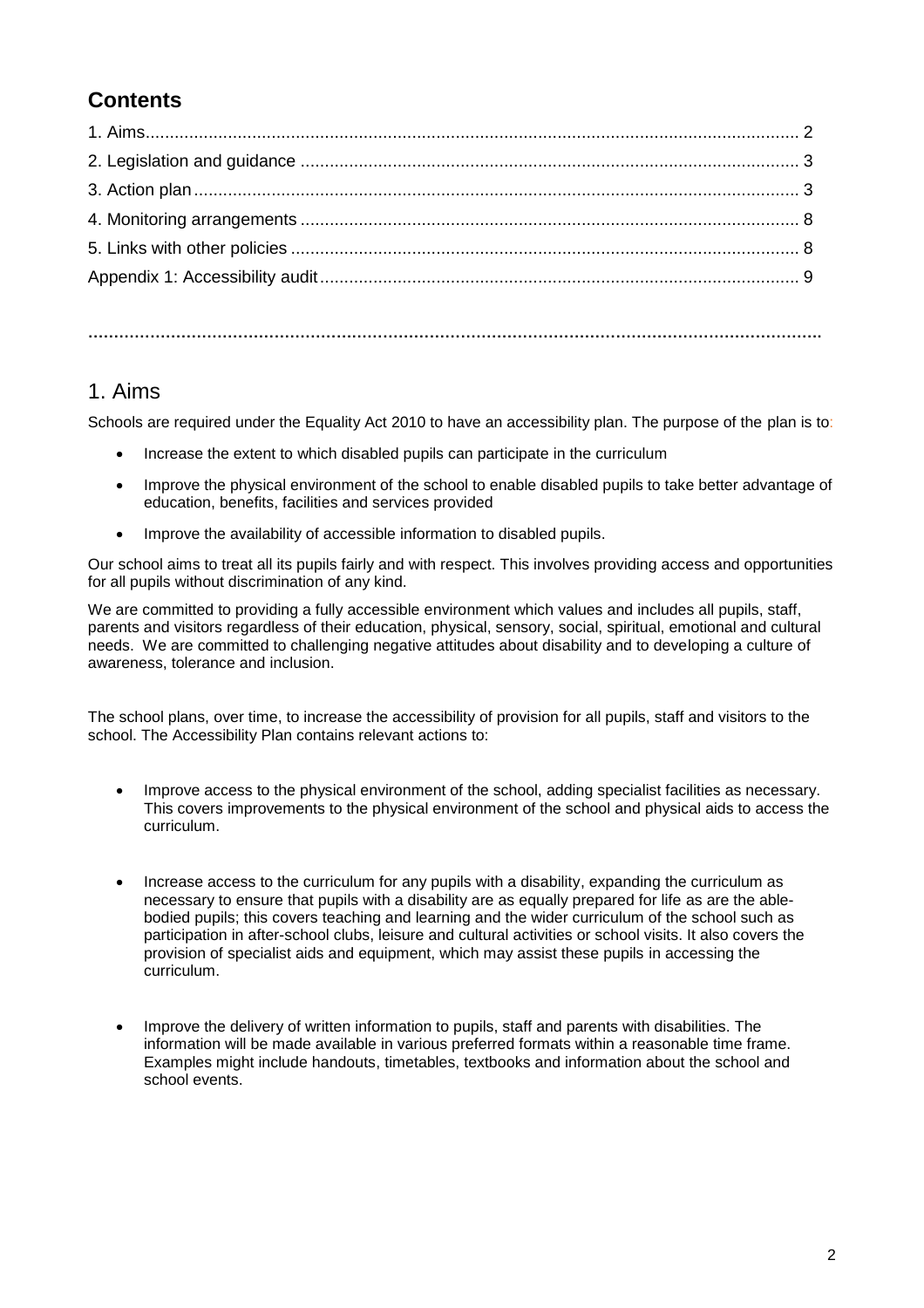Our school is also committed to ensuring staff are trained in equality issues with reference to the Equality Act 2010, including understanding disability issues.

The school supports any available partnerships to develop and implement the plan.

At present the school has access to Hearing Impairment services provided by Cambridgeshire Local Authority. Visual Impairment services are also available if the need arises. There is also a referral system available for Speech and Language Therapy.

## 2. Legislation and guidance

This document meets the requirements of [schedule 10 of the Equality Act 2010](http://www.legislation.gov.uk/ukpga/2010/15/schedule/10) and the Department for Education (DfE) [guidance for schools on the Equality Act 2010.](https://www.gov.uk/government/publications/equality-act-2010-advice-for-schools)

The Equality Act 2010 defines an individual as disabled if he or she has a physical or mental impairment that has a 'substantial' and 'long-term' adverse effect on his or her ability to undertake normal day to day activities.

Under the [Special Educational Needs and Disability \(SEND\) Code of Practice,](https://www.gov.uk/government/publications/send-code-of-practice-0-to-25) 'long-term' is defined as 'a year or more' and 'substantial' is defined as 'more than minor or trivial'. The definition includes sensory impairments such as those affecting sight or hearing, and long-term health conditions such as asthma, diabetes, epilepsy and cancer.

Schools are required to make 'reasonable adjustments' for pupils with disabilities under the Equality Act 2010, to alleviate any substantial disadvantage that a disabled pupil faces in comparison with non-disabled pupils. This can include, for example, the provision of an auxiliary aid or adjustments to premises.

#### 3. Action plan

This action plan sets out the aims of our accessibility plan in accordance with the Equality Act 2010.

The Action Plan for physical accessibility relates to the Access Audit of the school. See Appendix 1. It may not be feasible to undertake some of the works during the life of this Accessibility Plan and therefore some items will roll forward into subsequent plans. The audit will need to be revisited prior to the end of each threeyear plan period in order to inform the development of the new Plan.

To meet individual, specific needs, provision may need to be adapted when a pupil's needs are known.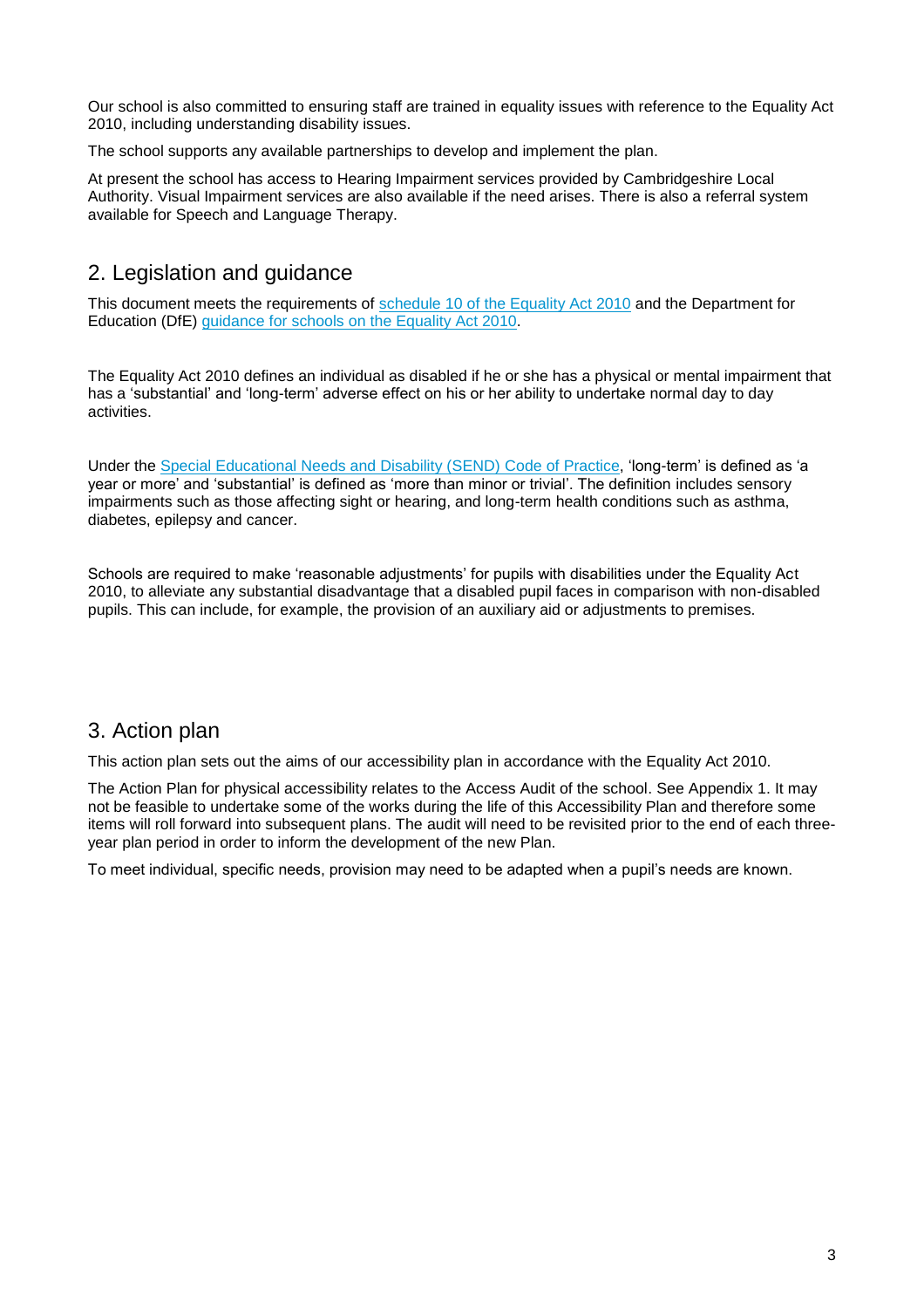## Improving the Curriculum Access

*.*

Our school aims to offer a differentiated curriculum for all pupils. We use resources tailored to individual pupils' needs and provide support for those who need it to access the curriculum.

Curriculum progress is tracked for all pupils, including those with a disability.

Targets are set effectively and are appropriate for pupils with additional needs.

The curriculum is reviewed to ensure it meets the needs of all pupils.

Additionally, because inclusion and diversity is important we aim to ensure our curriculum resources reflect diversity and include examples of people with disabilities.

| Target                                                                                                                | Strategy                                                                                                                             | Timescale                                                    | Outcome                                                                                              |
|-----------------------------------------------------------------------------------------------------------------------|--------------------------------------------------------------------------------------------------------------------------------------|--------------------------------------------------------------|------------------------------------------------------------------------------------------------------|
| Identify all pupils who may need<br>additional or different provision.                                                | Liaise with nursery providers and<br>parents about the needs of children in<br>new intake.                                           | Annually                                                     | Transitional arrangements are set up before the September<br>start                                   |
| All teachers and teaching assistants<br>have the necessary training to teach<br>and support pupils with disabilities. | Be aware of staff training needs on<br>curriculum access. Ensure appropriate<br>induction is available for new members<br>of staff   | At the beginning of<br>each school year and<br>as necessary. | Raised staff confidence in strategies for differentiation and<br>increased pupil differentiation.    |
| All teaching aids should be accessible<br>by all pupils in the classroom.                                             | Ensure that all staff are aware of the<br>teaching aids available.                                                                   | At the beginning of<br>each school year and<br>as necessary. | Wider use of resources in the classroom.                                                             |
| Use ICT to support learning                                                                                           | Ensure the appropriate software is<br>installed as appropriate.                                                                      | As required.                                                 | Wider use of ICT resources in the classroom.                                                         |
| Ensure all extracurricular<br>activities/educational visits are<br>accessible to all pupils.                          | Develop guidance for staff on making<br>activities and visits accessible. Ensure<br>each new venue is vetted for<br>appropriateness. | As required                                                  | All pupils in school able to access all educational visits and<br>take part in a range of activities |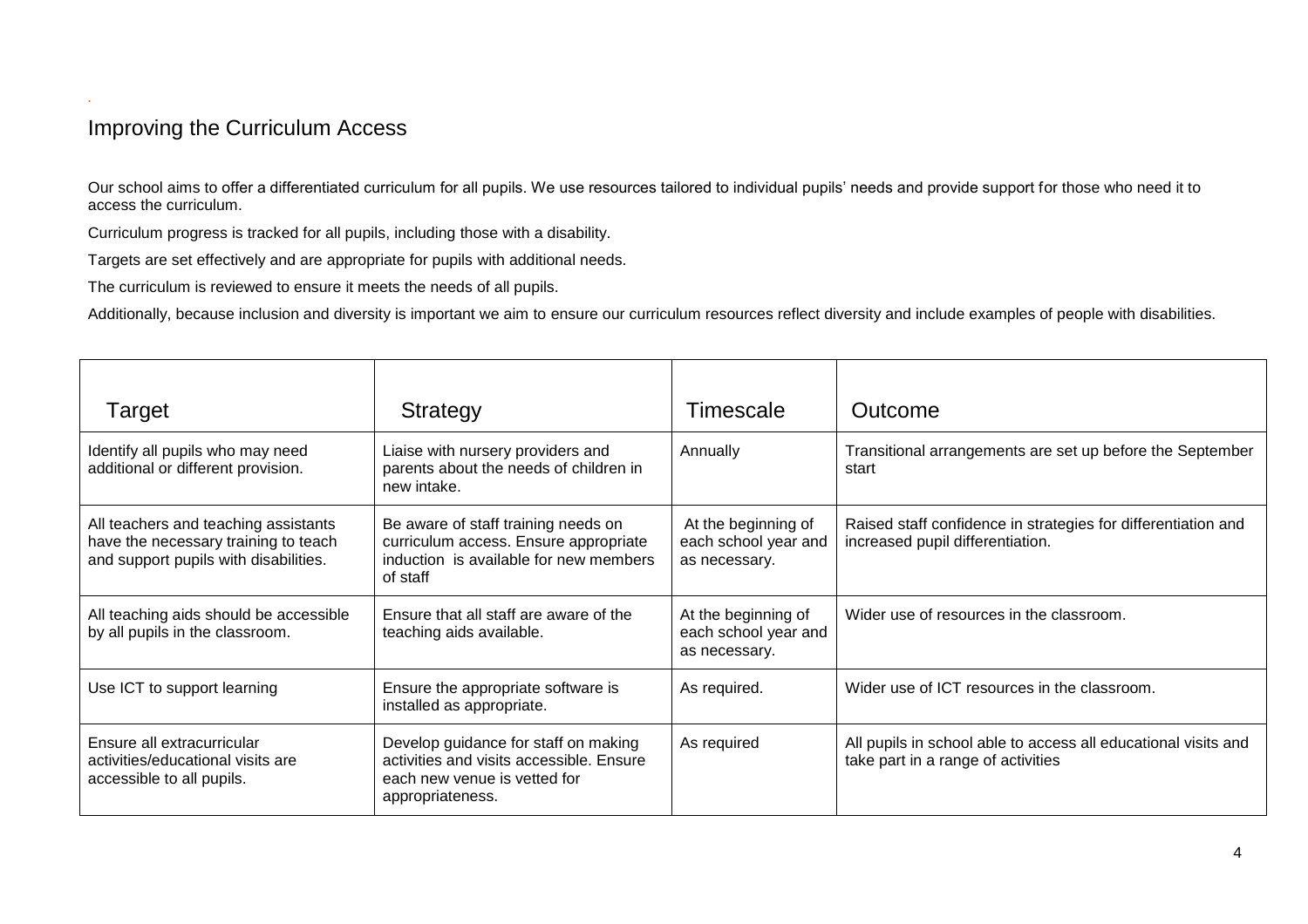### Improve and maintain access to the physical environment

*The environment is adapted to the needs of pupils as required.*

*This includes:*

- *Ramps*
- *Corridor width*
- *Disabled parking bays*
- *Disabled toilets and changing facilities*
- *Library shelves at wheelchair-accessible height*

If the stairs makes part of the school inaccessible to a pupil due to a disability, consideration is given to moving the year group to a downstairs classroom base so that the stairs do not have to be used.

| <b>Item</b>                                                                               | <b>Actions required</b>                                                                                                                                                            | Timescale                                         |
|-------------------------------------------------------------------------------------------|------------------------------------------------------------------------------------------------------------------------------------------------------------------------------------|---------------------------------------------------|
| Gravel car park at front of the school.                                                   | Continue as now but review if considered to be part of a<br>necessary reasonable adjustment for a pupil or staff member<br>with a disability.                                      | As required (not required at<br>time of writing). |
|                                                                                           | For example, should adjustments be required for a staff<br>member or pupil due to a disability, arrangement could be<br>made to ensure access to an appropriate car parking space. |                                                   |
| Exit button is not at a height suitable for<br>wheelchair user.                           | On leaving the site, the office staff will accompany wheelchair<br>users in order to operate the gate release button.                                                              | As required.                                      |
| Access at rear of the Hall is poor.                                                       | Internal access to the Hall is good.                                                                                                                                               |                                                   |
| Rails on steps to rear access are designed for<br>safety not accessibility.               | Height of the rails needs to be adjusted to suit needs of users<br>with mobility issues should the need arise.                                                                     | Not applicable.                                   |
| Access to the downstairs offices from corridor<br>with a wheelchair is slightly difficult | An alternative accessible route is available through reception.                                                                                                                    |                                                   |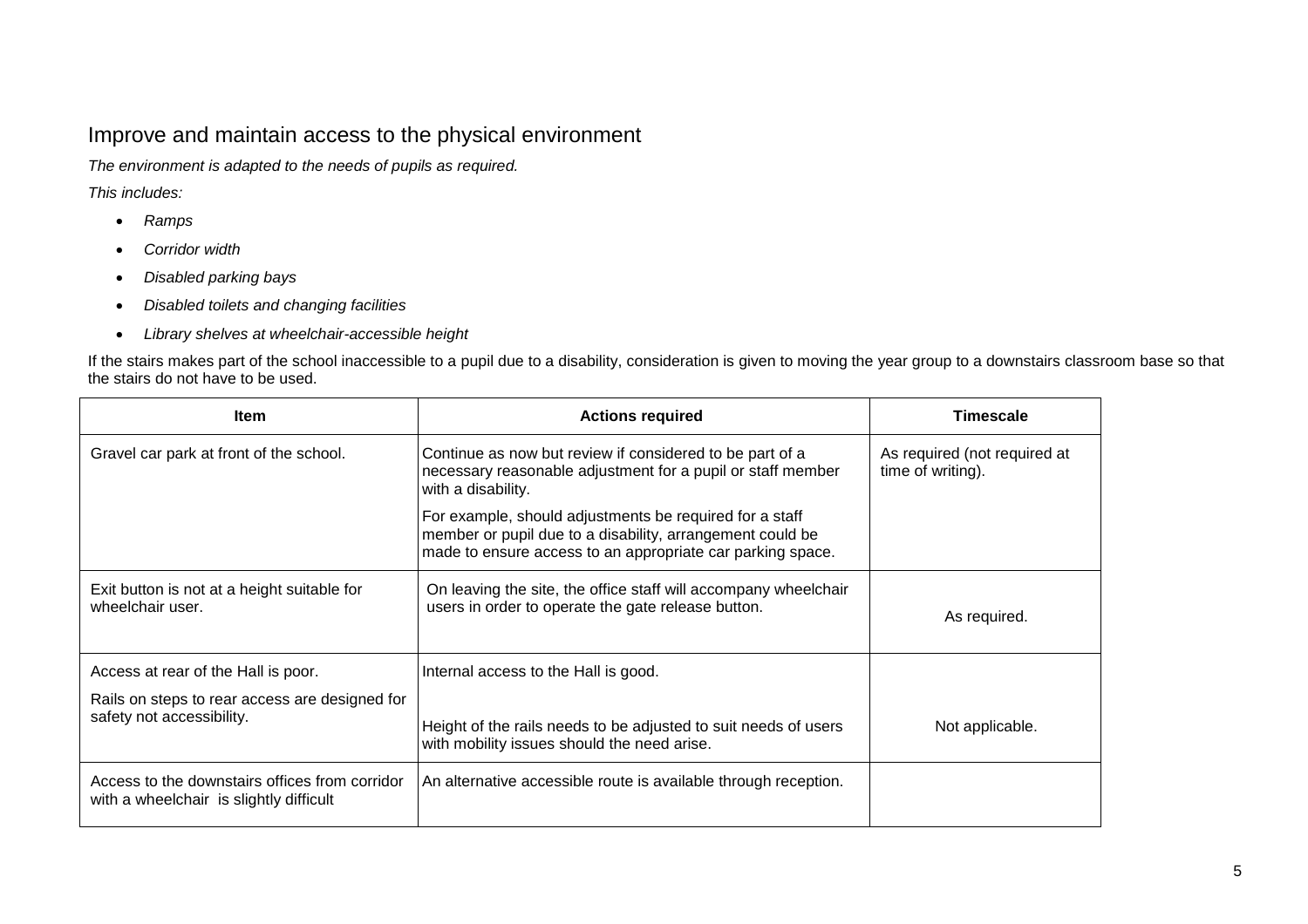| The corridor by the kitchenette is not wide<br>enough to allow a wheelchair to pass a<br>person walking in the corridor.                                               | There are alternative accessible routes to the Library, Hall and<br>Year 2 room.                                                                                                                 | Not applicable.                        |
|------------------------------------------------------------------------------------------------------------------------------------------------------------------------|--------------------------------------------------------------------------------------------------------------------------------------------------------------------------------------------------|----------------------------------------|
| Access to Year 4, 5 and 6 toilets and<br>cloakrooms are by stairs only.                                                                                                | Alternative arrangements can be made for year groups in<br>which there are children who are unable to access the first<br>floor classrooms by accommodating them in a ground floor<br>classroom. | After the need has been<br>established |
| Access to group room outside Year 6 is by<br>stairs only.                                                                                                              | See above.                                                                                                                                                                                       | After the need has been<br>established |
| Access to the staffroom and the resources<br>room is by stairs only.                                                                                                   | At present there are no members of staff who have mobility<br>problems. If necessary, alternative facilities would be found.                                                                     | After the need has been<br>established |
| One main emergency exit from the staffroom<br>and resources room is via an external fire<br>escape which would be difficult for anybody<br>with mobility difficulties. | See above.                                                                                                                                                                                       | See above                              |
| There is no disabled access into the<br>swimming pool and the entrances to the                                                                                         | A hoist would need to be fitted for access to the swimming<br>pool. A ramp may also be required.                                                                                                 | After the need has been<br>established |
| changing rooms are restrictive due to their<br>designs.                                                                                                                | There may need to be changes to provide access for a<br>wheelchair in a changing room or alternative facilities may be<br>required.                                                              |                                        |
| There may be problems accessing the<br>Reception classroom depending on the pupil's<br>disability.                                                                     | There may need to be changes to provide access for a<br>wheelchair.                                                                                                                              | After the need has been<br>established |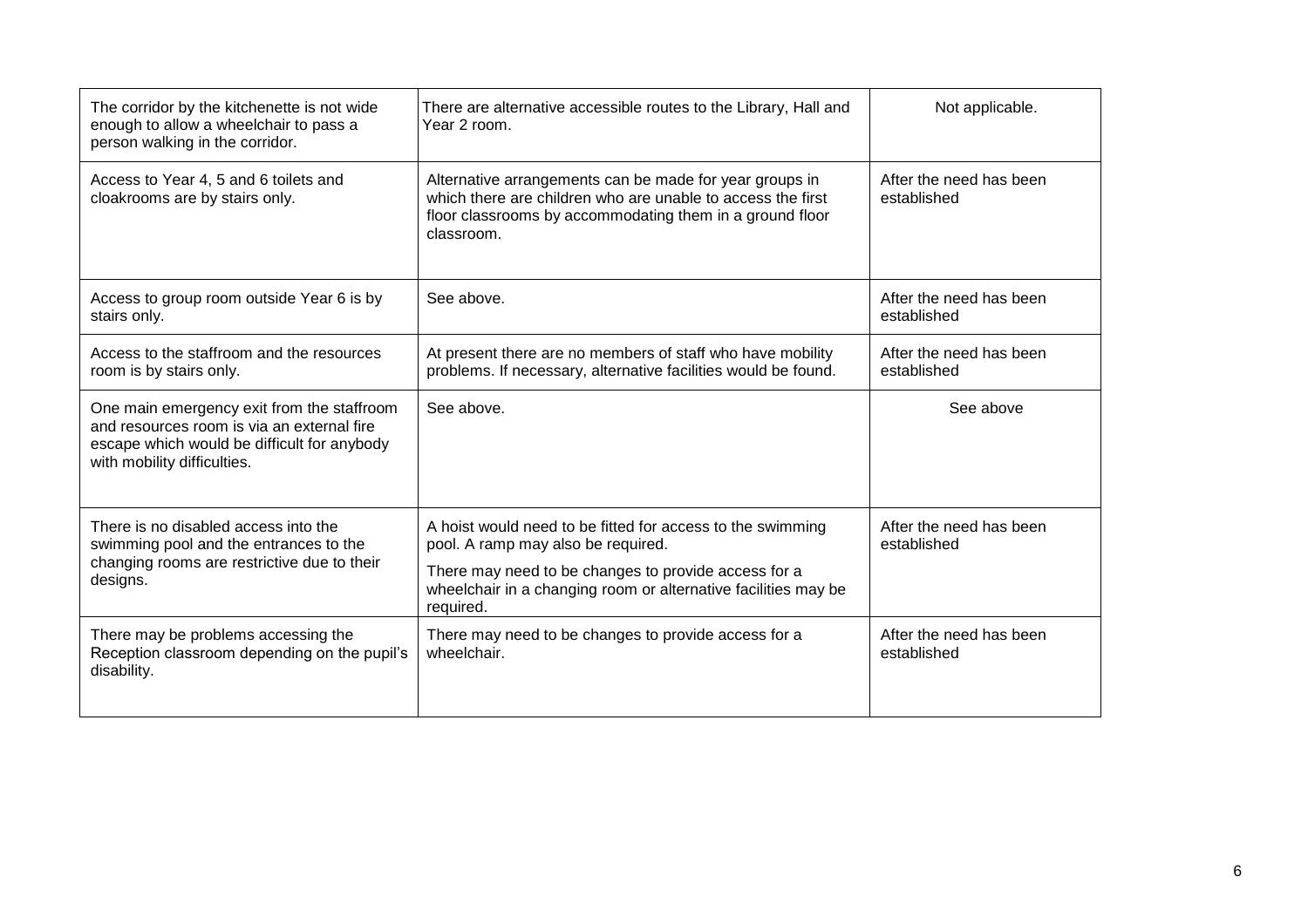# Improving the Delivery of Information to pupils with a disability

The school uses a range of communication methods to ensure information is accessible to pupils and parents.

*Internal signage*

*Large print resources*

*Braille*

Pictorial or symbolic representations

| <b>TARGET</b>                                                                                                                      | <b>STRATEGY</b>                                                                                                                                   | <b>TIMESCALE</b>       | <b>OUTCOME</b>                                                                                             |
|------------------------------------------------------------------------------------------------------------------------------------|---------------------------------------------------------------------------------------------------------------------------------------------------|------------------------|------------------------------------------------------------------------------------------------------------|
| Improve the delivery of<br>information in writing to pupils.                                                                       | Provide suitable enlarged, clear print for<br>visually impaired pupils. Investigate the<br>use of laminates to assist reading<br>information.     | As required.           | Excellent communication. Ongoing<br>appropriate use of resources.                                          |
| Ensure all staff are aware of<br>guidance on accessible format.                                                                    | Guidance to all staff on dyslexia and<br>accessible formats.                                                                                      | Annually on induction. | Staff are able to produce their own resources.                                                             |
| Availability of written material in<br>alternative formats.                                                                        | The school will make itself aware of the<br>services available through the LEA for<br>converting written information into<br>alternative formats. | As required.           | The school will be able to provide written<br>information in different formats for individual<br>purposes. |
| Make available school brochures,<br>school newsletters and other<br>information for parents in<br>alternative formats as required. | Act as and when required.                                                                                                                         | As required.           | Delivery of school information to parents and<br>the local community improved.                             |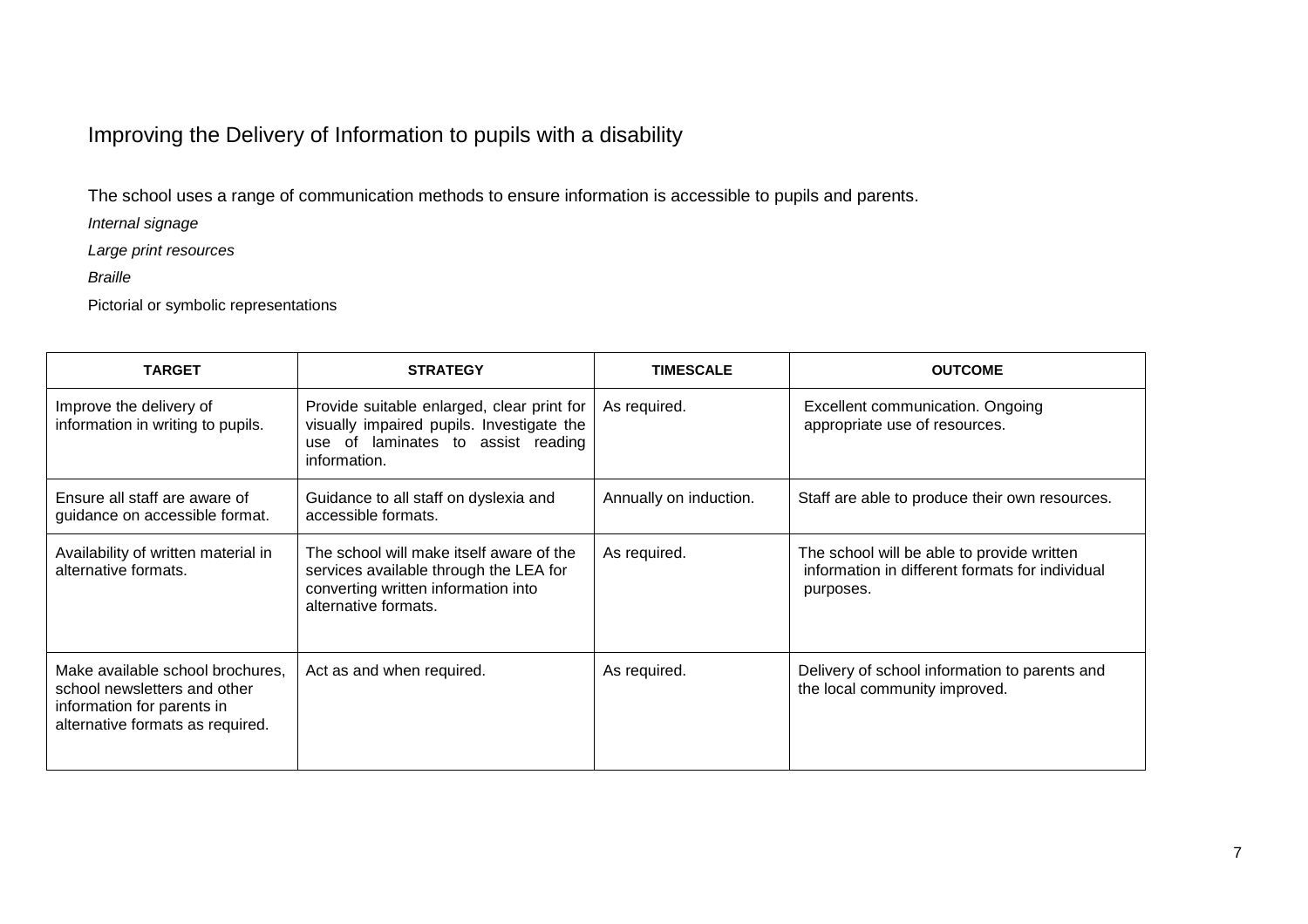## **4. Monitoring arrangements**

This document will be reviewed every **3** years, but may be reviewed and updated more frequently if necessary.

It will be approved by Governing Body

## 5. Links with other policies

This accessibility plan is linked to the following policies and documents:

- Risk assessment policy
- Health and safety policy
- Equality information and objectives (public sector equality duty) statement for publication
- Special educational needs (SEN) information report
- Supporting pupils with medical conditions policy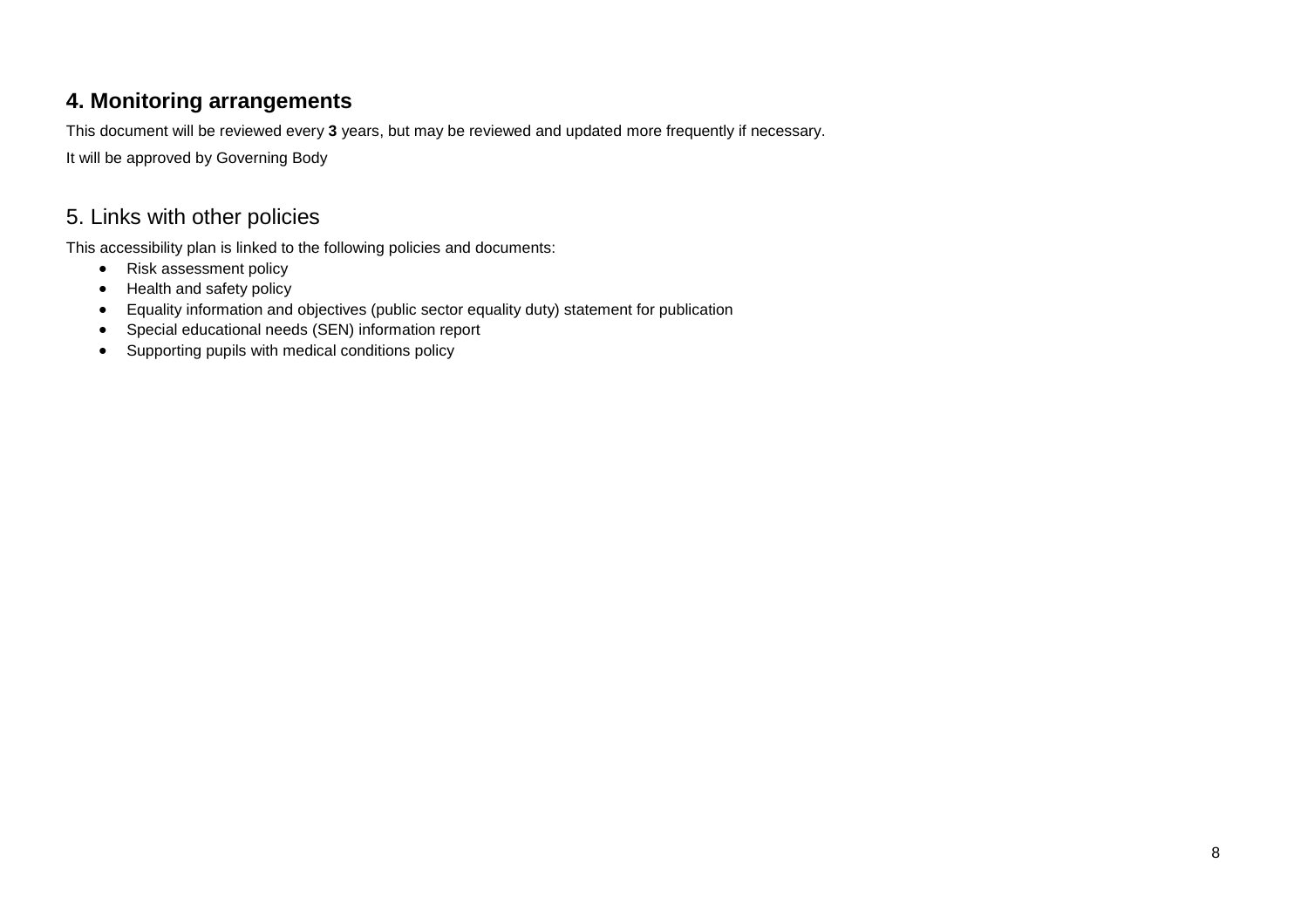#### Appendix 1: Accessibility audit

#### Introduction

Great and Little Shelford Primary school is a fascinating mixture of buildings of different ages ranging from the original school house of 1843 to more recent extensions.

The school is approached via a driveway immediately to the left of Great Shelford Parish church. The school has one narrow driveway for all vehicles and pedestrians.

It operates as a strictly pedestrian walkway only between 8.30 – 9.00am and 3.00 and 3.45pm. There is no vehicular access in order to ensure the safety of the pupils and all cyclists and scooter riders must dismount and walk up the school drive.

To enter during the school day, the school office can be contacted via an intercom on the security gate.

The school is generally accessible for visitors, staff and children with disabilities. Most of the rooms are being arranged on the ground floor and all areas on the ground floor are able to be accessed without steps. The hall, which has steps from the back door, has an alternative entrance from the front of the school.

When visiting the site, visitors are asked to make the office staff aware of any accessibility needs, so that they can be as comfortable as possible whilst on site.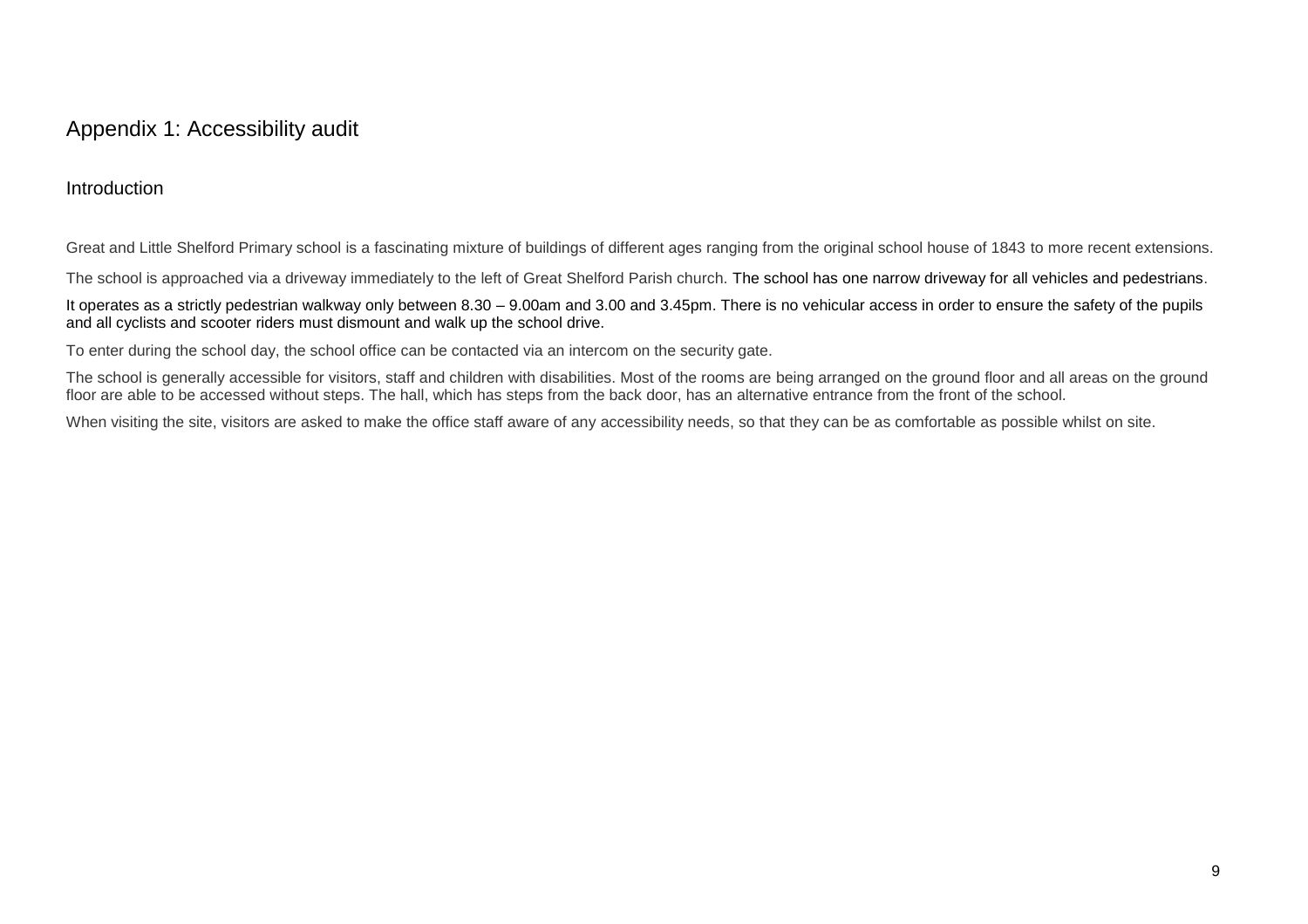| <b>Feature</b>                                                       | <b>Description</b>                                                                                                                                                                                                                           | <b>Actions to be taken</b>                                                                                                                                                                                                                                            | <b>Person</b><br>responsible | Date to<br>complete<br>actions by                    |
|----------------------------------------------------------------------|----------------------------------------------------------------------------------------------------------------------------------------------------------------------------------------------------------------------------------------------|-----------------------------------------------------------------------------------------------------------------------------------------------------------------------------------------------------------------------------------------------------------------------|------------------------------|------------------------------------------------------|
| Number of storeys                                                    | $\overline{2}$                                                                                                                                                                                                                               | If the stairs makes part of the school inaccessible to a pupil<br>due to a disability, consideration is given to moving the<br>year group to a downstairs classroom base so that the<br>stairs do not have to be used.                                                | Governors.                   | As required (not<br>required at time<br>of writing). |
| Access to the group room outside<br>Year 6 is by stairs only.        | Inaccessible by wheel chair                                                                                                                                                                                                                  | If the stairs makes part of the school inaccessible to a pupil<br>due to a disability, consideration is given to moving the<br>year group to a downstairs classroom base so that the<br>stairs do not have to be used.                                                | Governors.                   | As required (not<br>required at time<br>of writing). |
| Access to the staffroom and the<br>resources room is by stairs only. | Inaccessible by wheel chair                                                                                                                                                                                                                  | Continue as now but review room usage if considered to<br>be part of a necessary reasonable adjustment for a pupil or<br>staff member with a disability.                                                                                                              | Governors.                   | As required (not<br>required at time<br>of writing). |
| Lifts                                                                | None                                                                                                                                                                                                                                         | Continue as now but review if considered to be part of a<br>necessary reasonable adjustment for a pupil or staff<br>member with a disability.                                                                                                                         | Governors.                   | As required (not<br>required at time<br>of writing). |
| Corridor access                                                      | Some corridors are not suitable for<br>wheelchair access but there are<br>alternative routes                                                                                                                                                 | Continue as now but review if considered to be part of a<br>necessary reasonable adjustment for a pupil or staff<br>member with a disability.                                                                                                                         | Governors.                   | As required (not<br>required at time<br>of writing). |
| Parking bays                                                         | The school operates on a site with a<br>very restricted size; it only has 8<br>parking staff spaces on site (7 x class<br>teacher and 1 x headteacher), The<br>office staff double-park across the<br>teachers' cars but can move quickly if | Continue as now but review if considered to be part of a<br>necessary reasonable adjustment for a pupil or staff<br>member with a disability.<br>For example, should adjustments be required for a staff<br>member due to a disability, arrangement could be made for | Head Teacher.                | As required (not<br>required at time<br>of writing). |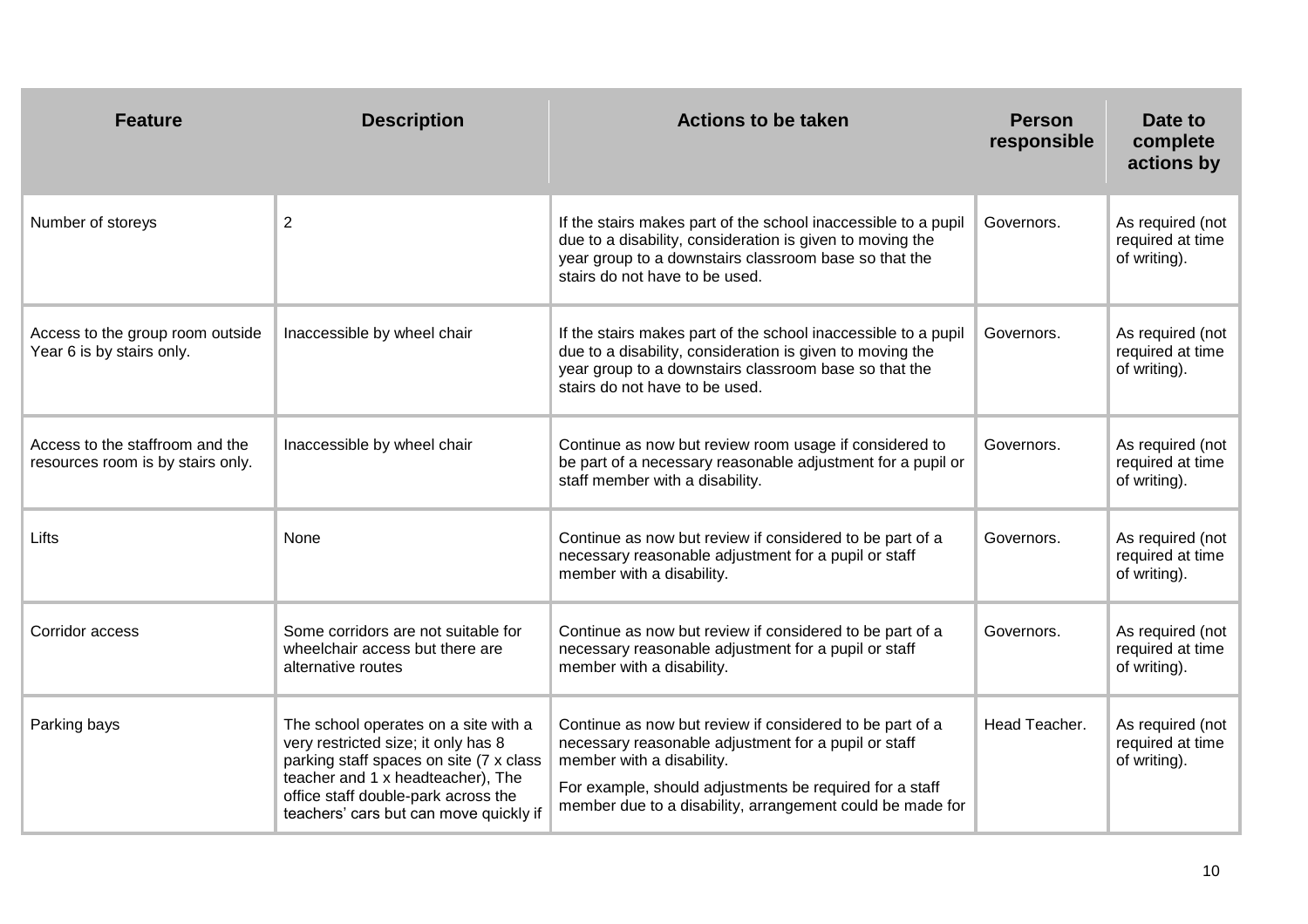|                                      | exit is needed.<br>There are currently no designated<br>disabled bays and no space for one.<br>The gravel car parking area at the<br>front of the school would be difficult<br>for a wheel chair user. The hard<br>surfaced area at the rear of the<br>school can provide good access as<br>and when appropriate.<br>The school has no visitor or parent<br>parking. If a visiting teacher needs to<br>come on site, an arrangement is<br>made in advance to accommodate<br>the car within the gated school site. | the staff member to have the most appropriate car parking<br>space.                                                                                                                                           |                                                         |                      |
|--------------------------------------|-------------------------------------------------------------------------------------------------------------------------------------------------------------------------------------------------------------------------------------------------------------------------------------------------------------------------------------------------------------------------------------------------------------------------------------------------------------------------------------------------------------------|---------------------------------------------------------------------------------------------------------------------------------------------------------------------------------------------------------------|---------------------------------------------------------|----------------------|
| Pedestrian/ vehicular access         | The school has one narrow driveway<br>for all vehicles and pedestrians.<br>It operates as a strictly pedestrian<br>walkway only between 8.30 - 9.00am<br>and 3.00 and 3.45pm,                                                                                                                                                                                                                                                                                                                                     | Continue as now.                                                                                                                                                                                              | Not applicable.                                         | Not applicable.      |
| Entrances                            | Access through the pedestrian gate<br>is good.                                                                                                                                                                                                                                                                                                                                                                                                                                                                    | Not applicable.                                                                                                                                                                                               | Not applicable.                                         | Not applicable.      |
| Ramps and emergency escape<br>routes | Access in and out of the rear door of<br>the hall is by steps only and is in<br>accessible to wheel chair users.<br>All routes except the first floor and<br>the back of the hall are on level<br>ground.<br>Ramp at the year 1 toilet entrance at<br>the back of the school.<br>One main emergency exit from the                                                                                                                                                                                                 | Consideration should be given to providing a ramp at the<br>rear of the hall.<br>Consideration should be given to whether the emergency<br>exit from the staffroom and resources room needs to be<br>adapted. | Governors to<br>consider and<br>advise Head<br>Teacher. | Spring Term<br>2018. |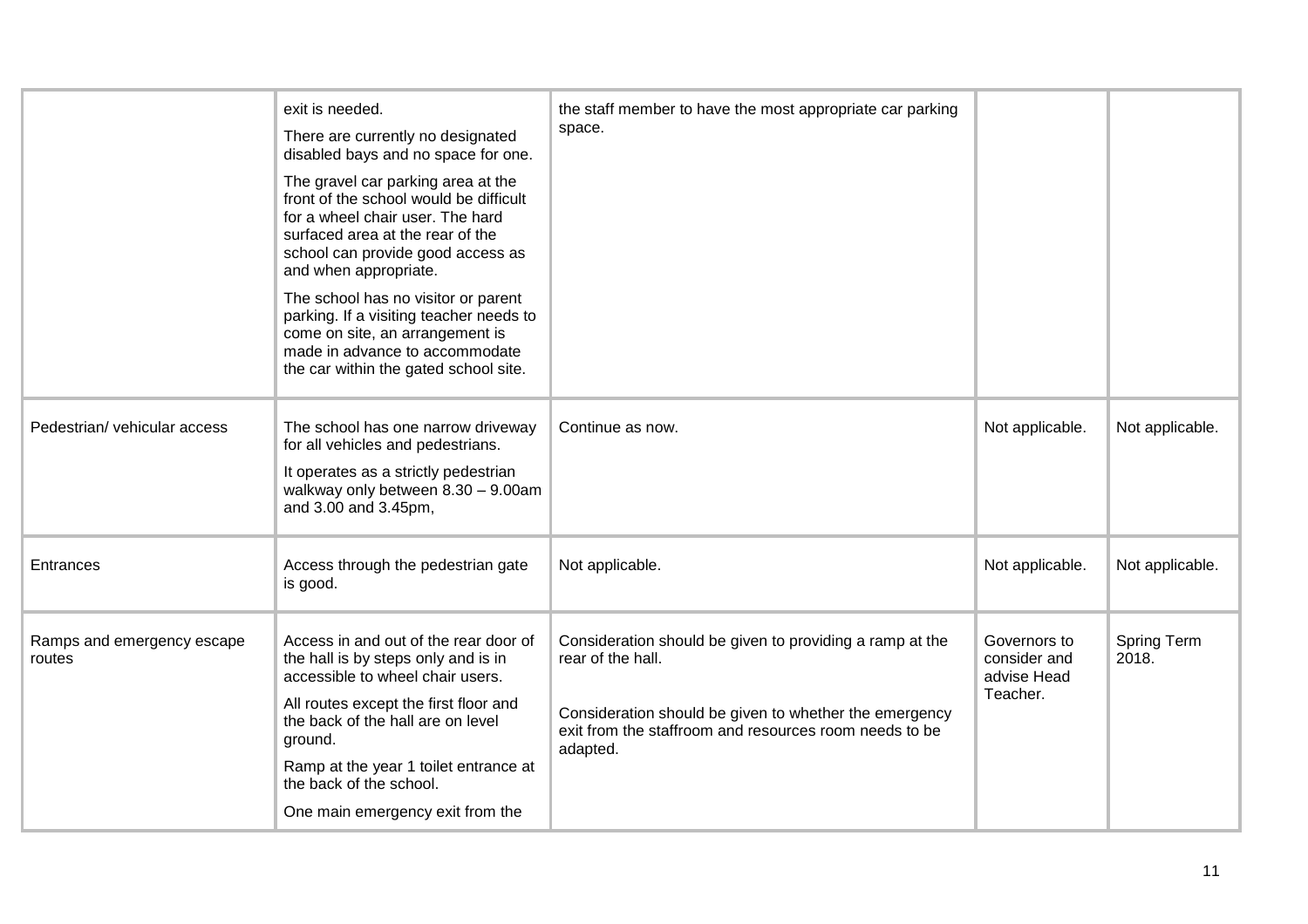|                | staffroom and resources room is via<br>an external fire escape, which would<br>be difficult for anybody with mobility<br>difficulties.                                                                                                                                                                                                                                                                                                                                   |                                                                                                                                                                                                                                   |               |                                                      |
|----------------|--------------------------------------------------------------------------------------------------------------------------------------------------------------------------------------------------------------------------------------------------------------------------------------------------------------------------------------------------------------------------------------------------------------------------------------------------------------------------|-----------------------------------------------------------------------------------------------------------------------------------------------------------------------------------------------------------------------------------|---------------|------------------------------------------------------|
| <b>Toilets</b> | Toilets on ground floor for children.<br>Accessibility adapted toilets in junior<br>entrance and at main entrance.<br>Accessibility adapted toilet in Year 1<br>toilet.<br>Access to the rear of the building<br>from the Infant toilets is good.<br>Access to Year 4, Year 5 and Year 6<br>and their associated toilets and<br>cloakrooms is by the use of stairs<br>only.                                                                                              | For first floor toilets: alternative arrangements can be made<br>for year groups in which there are children who are unable<br>to access the first floor classrooms/toilets by<br>accommodating them in a ground floor classroom. | Head Teacher. | As required (not<br>required at time<br>of writing). |
| Reception area | Managed access to site. On entry the<br>buzzer is at wheelchair height but a<br>wheel chair user may need help to<br>manage the gate and a chair. The<br>release button used for leaving, for<br>reasons of the safety of vulnerable<br>children, is positioned in a higher<br>position. Thus a wheel chair user<br>may need help to negotiate the exit.<br>Managed access from main entrance<br>through into school. A wheel chair<br>user or someone using a stick may | A sign should be put in place informing wheelchair users<br>how they can ask for help if needed to negotiate the gate,<br>the main entrance door.                                                                                 | Head Teacher. | To be agreed<br>with Governors.                      |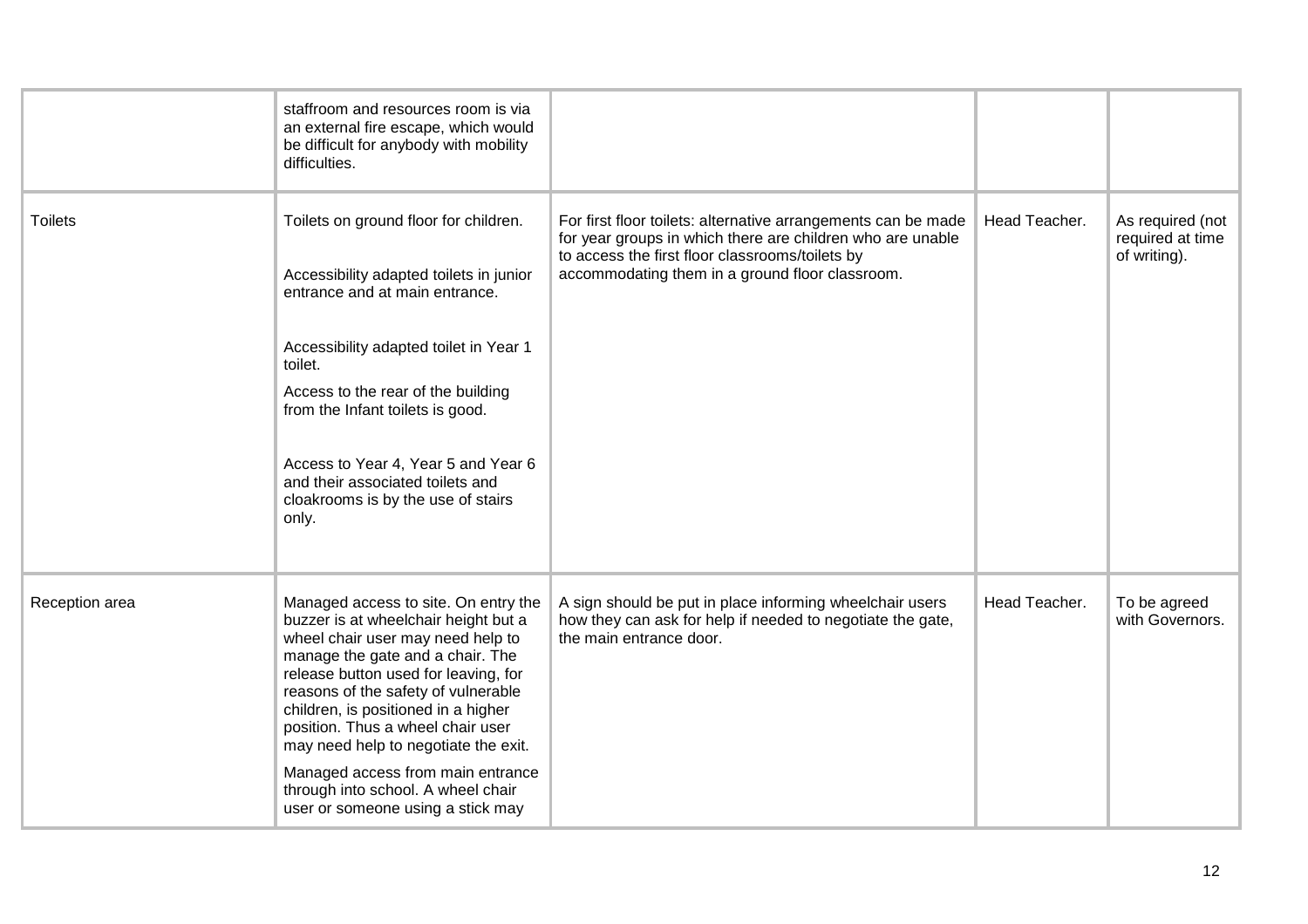|                                                                                                                                                                 | need help to negotiate the door.<br>When leaving the buzzer, for reasons<br>of the safety of vulnerable children, is<br>positioned in a higher position. Thus<br>a wheel chair user may need help to<br>negotiate the exit. |                                                                                                                                                          |                                                         |                                                      |
|-----------------------------------------------------------------------------------------------------------------------------------------------------------------|-----------------------------------------------------------------------------------------------------------------------------------------------------------------------------------------------------------------------------|----------------------------------------------------------------------------------------------------------------------------------------------------------|---------------------------------------------------------|------------------------------------------------------|
| Internal signage                                                                                                                                                | Internal signage is not consistently<br>large, low and clear.                                                                                                                                                               | Consideration should be given to providing consistently<br>large, low and clear internal signage.                                                        | Governors to<br>consider and<br>advise Head<br>Teacher. | Autumn Term<br>2018.                                 |
| <b>Swimming Pool</b>                                                                                                                                            | Level accessible site but a disabled<br>child would need a lift to get into the<br>pool, which sits above ground level.<br>Access to the changing rooms is not<br>level.                                                    | Continue as now but review if considered to be part of a<br>necessary reasonable adjustment for a pupil or staff<br>member with a disability.            | Governors.                                              | Not applicable<br>at time of<br>writing.             |
| The hard surfaced car park to the<br>rear of the school provides good<br>access to the school.                                                                  | Not applicable.                                                                                                                                                                                                             | Not applicable.                                                                                                                                          | Not applicable.                                         | Not applicable.                                      |
| The speech entry system is at a<br>height accessible for a wheelchair<br>user.                                                                                  | Not applicable.                                                                                                                                                                                                             | Not applicable.                                                                                                                                          | Not applicable.                                         | Not applicable.                                      |
| Access to the downstairs offices<br>is reasonable, but the corridor is<br>rather narrow and maneuvering a<br>wheelchair, for example, is slightly<br>difficult. | Narrow corridors would be difficult for<br>wheel chair access.                                                                                                                                                              | Continue as now but review room usage if considered to<br>be part of a necessary reasonable adjustment for a pupil or<br>staff member with a disability. | Governors.                                              | As required (not<br>required at time<br>of writing). |
| Access through the kitchenette<br>corridor is good, although the                                                                                                | Narrow corridors would be difficult for                                                                                                                                                                                     | Continue as now but review room usage if considered to<br>be part of a necessary reasonable adjustment for a pupil or                                    | Governors.                                              | As required (not<br>required at time                 |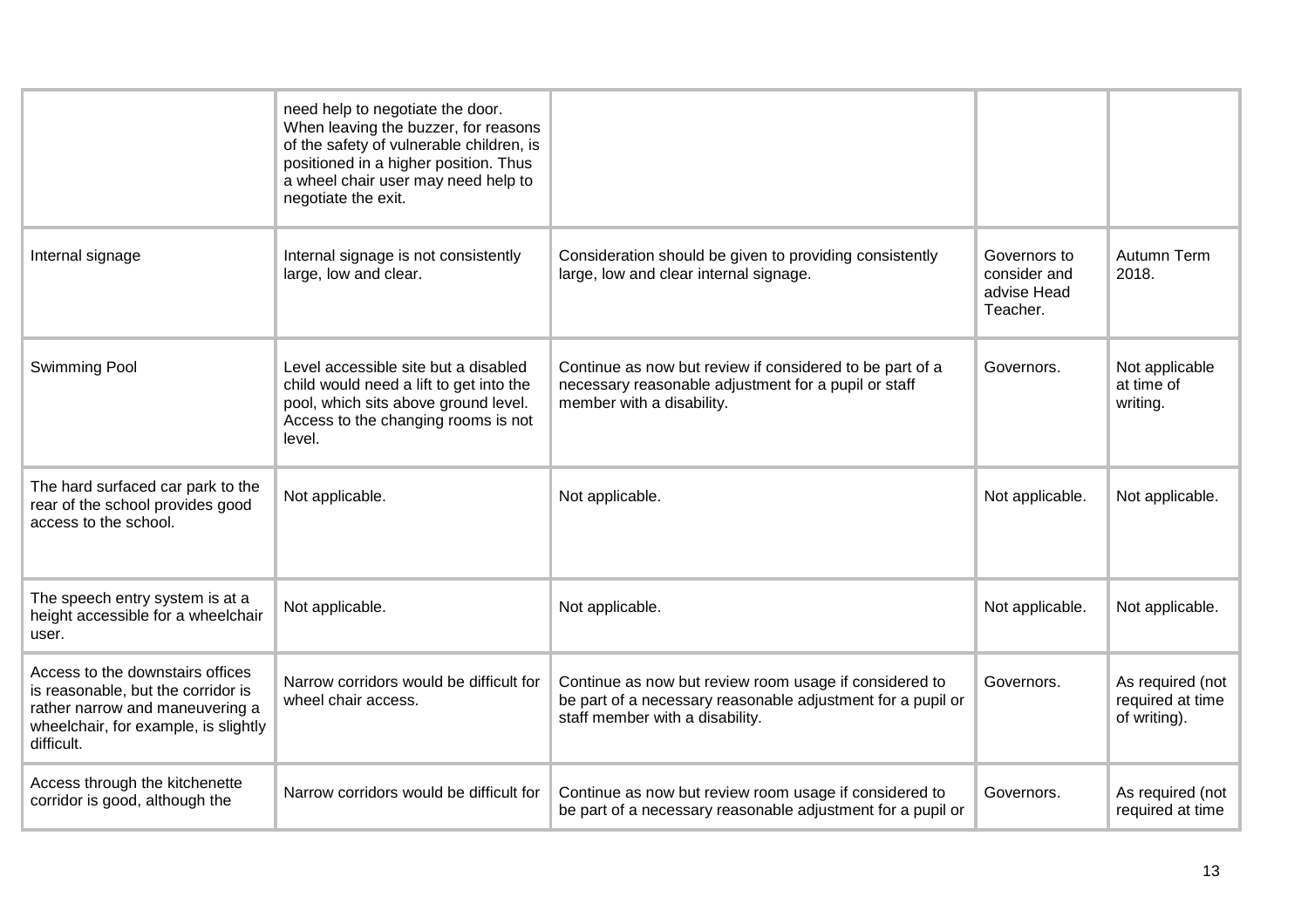| corridor is not wide enough to<br>allow a wheelchair to pass a<br>person walking along the corridor.                                                                                                                                                                                                                                                                   | wheel chair access. | staff member with a disability. |                 | of writing).    |
|------------------------------------------------------------------------------------------------------------------------------------------------------------------------------------------------------------------------------------------------------------------------------------------------------------------------------------------------------------------------|---------------------|---------------------------------|-----------------|-----------------|
| Access is good to:<br>Reception<br>$\bullet$<br>the outside space from<br>Reception<br>Year 1<br>$\bullet$<br>the rear of the building<br>from Year 1<br>the Year 2 and Year 3<br>classrooms<br>the library<br>the Think Tank room<br>the playground and<br>$\bullet$<br>playing areas at the rear<br>of the school (there is a<br>ramp); and,<br>the pedestrian gate. | Not applicable.     | Not applicable.                 | Not applicable. | Not applicable. |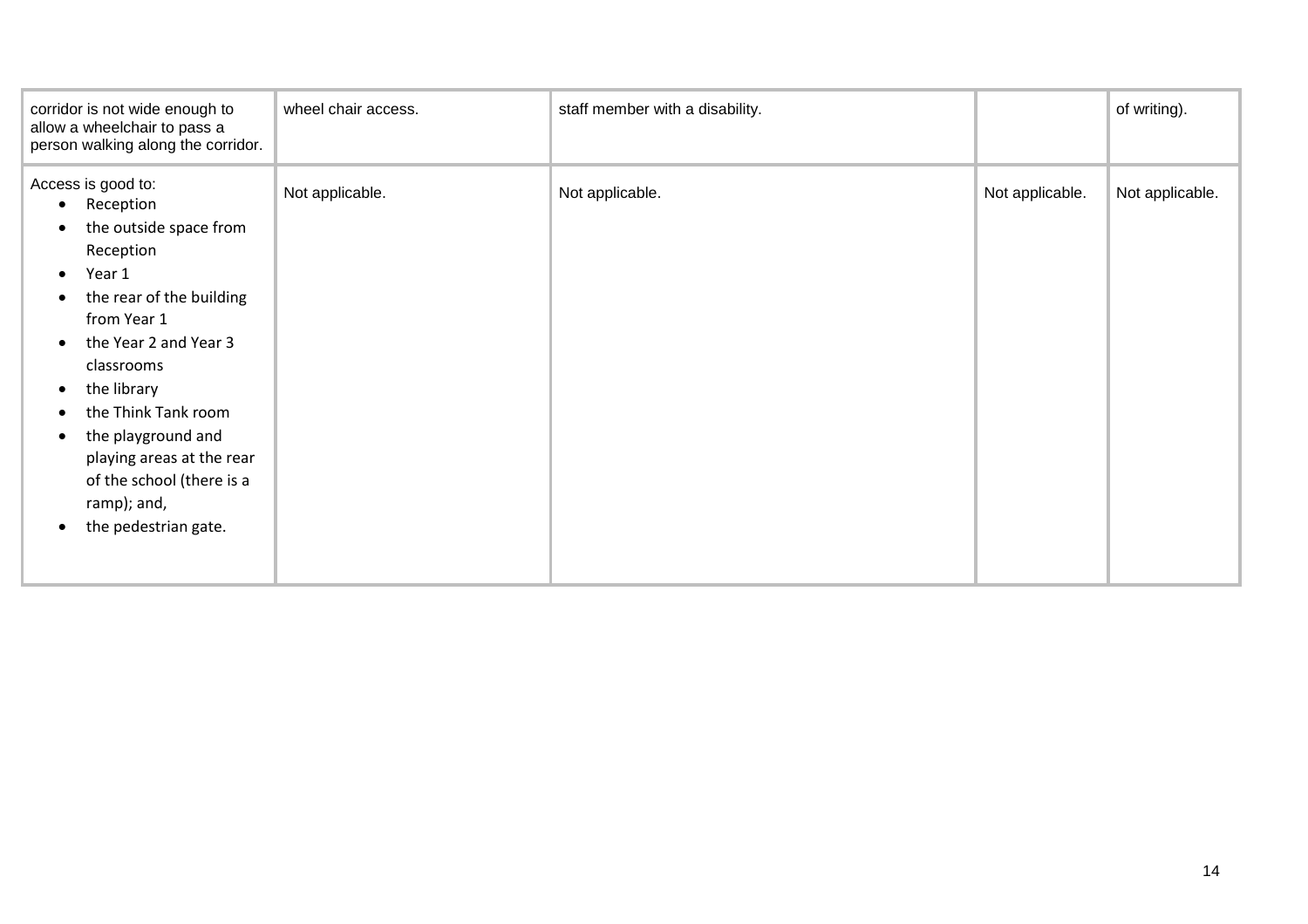- **1.**The gravel car park at the front of the school would be difficult for a wheelchair user.
- **2.** The hard surfaced car park to the rear of the school provides good access to the school.
- **3.** Access through the pedestrian gate is good.
- **4.**The speech entry system is at a height accessible for a wheelchair user.
- **5.** The exit button is not at a height accessible for a wheelchair user. (This is to ensure safety of pupils during the school day)
- **6.** Access to the Year 2 and Year 3 classrooms is good.
- **7.** Access to the Think Tank room is good.
- **8.** There is one disabled toilet with good access on the ground floor between Year 2 and Year 3 and another next to Year 1. There is also one for staff in the reception area.
- **9.** Access to the library is good.
- **10.** Internal access to the hall is good.
- **11.** Access into and out of the hall at the rear is very poor for anybody with mobility difficulties. (but see point10 above)
- **12.** Access to the downstairs offices is reasonable, but the corridor is rather narrow and maneuvering a wheelchair, for example, is slightly difficult.
- **13.** Access into Reception is good.
- **14.** Access to the outside space from Reception is good.
- **15.** Access through the kitchenette corridor is good, although the corridor is not wide enough to allow a wheelchair to pass a person walking along the corridor.
- **16.** Access to the downstairs adult female toilets is good.
- **17.** Access to Year 1 is good.
- **18.** Access to the rear of the building from Year 1 is good.